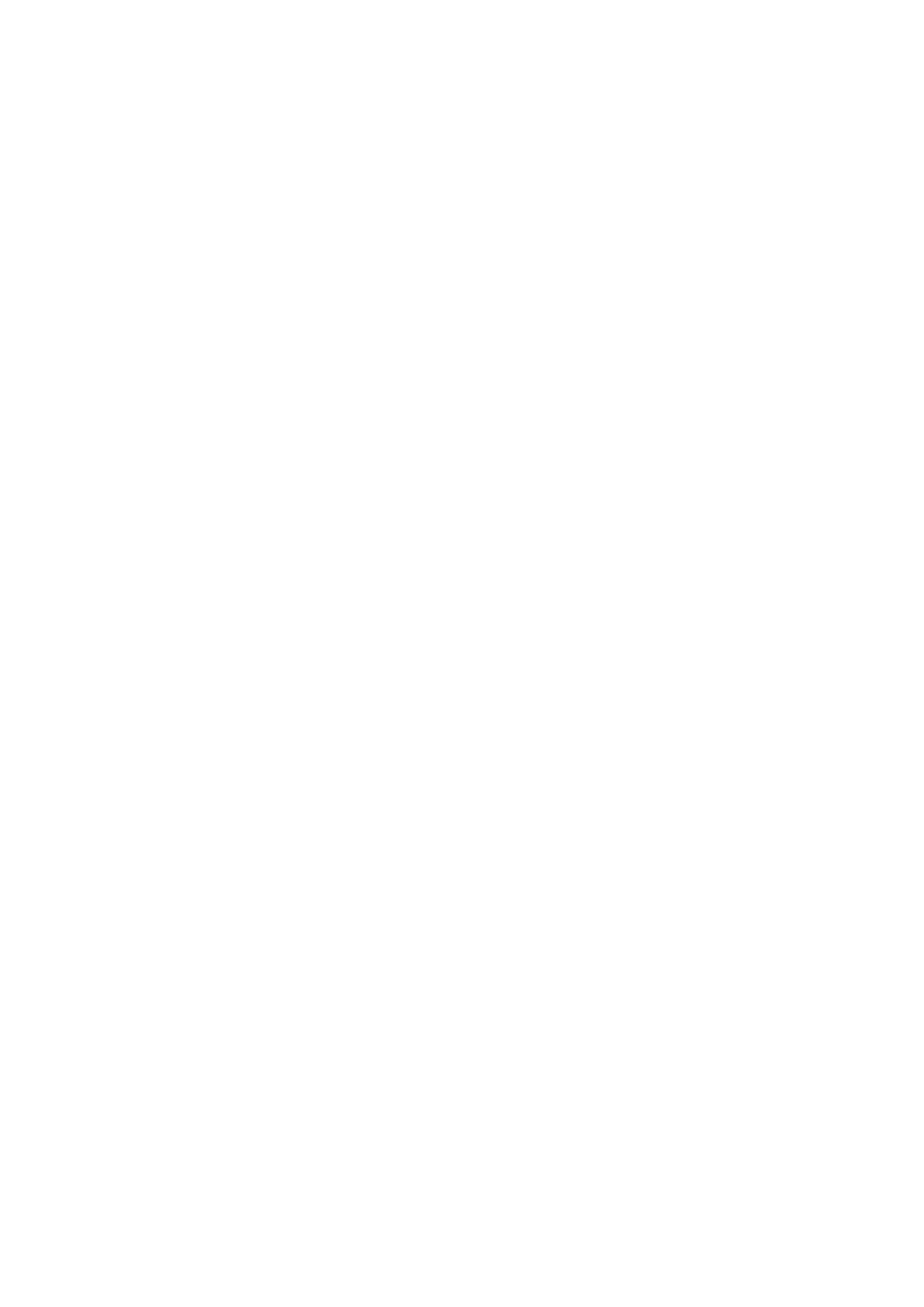#### **Introduction**

At Sacred Heart Catholic Primary School we strive for success and every student plays a part in achieving this. We aim for an environment which enables and encourages all members of the community to aspire to excellence. Full school attendance is vital for our children's educational progress. For our children to gain the greatest benefit from their education they must attend school, on time, every day the school is open unless the reason for the absence is unavoidable.

In accordance with the Local Authority all parents and carers are to ensure that their children attend school to achieve their maximum potential. Following a change in Government legislation June 2013 the school is no longer authorised to allow any leave except in **exceptional circumstances** which are agreed by the Head teacher.

As a RRS (Rights Respecting School UNICEF) this policy upholds the following articles from the UNCRC (United Nations Convention on the Rights of the Child):

Article 19 Every child has a right to be protected from harm and to be kept safe. Article 28 Every child has a right to an education. Article 29 Every child has the right to be the best they can.

#### **Why Regular Attendance is so important:**

**Learning: -** Any absence affects the pattern of a child's schooling and regular absence will seriously affect their learning. Any pupil's absence disrupts teaching routines so may also affect the learning of others in the same class.

Ensuring your child's regular attendance at school is your legal responsibility and permitting absence from school without a good reason is an offence in law and may result in prosecution.

**Safeguarding: -** Your child may be at risk of harm if they do not attend school regularly. Safeguarding the interests of each child is everyone's responsibility and within the context of this school, promoting the welfare and life opportunities for your child encompasses:-

Attendance Behaviour Management Health and Safety Access to the Curriculum Anti- bullying

Failing to attend this school on a regular basis will be considered as a safeguarding matter.

**To promote regular attendance: -** Helping to create a pattern of regular attendance is everybody's responsibility – parents/carers, pupils and all members of school staff.

# **To help us all to focus on this we will:**

- Give you details on attendance in our regular newsletters;
- Report to you regularly on how your child is performing in school, what their attendance and punctuality rate is and how this relates to their attainment and rate of progress;
- Celebrate and reward good attendance;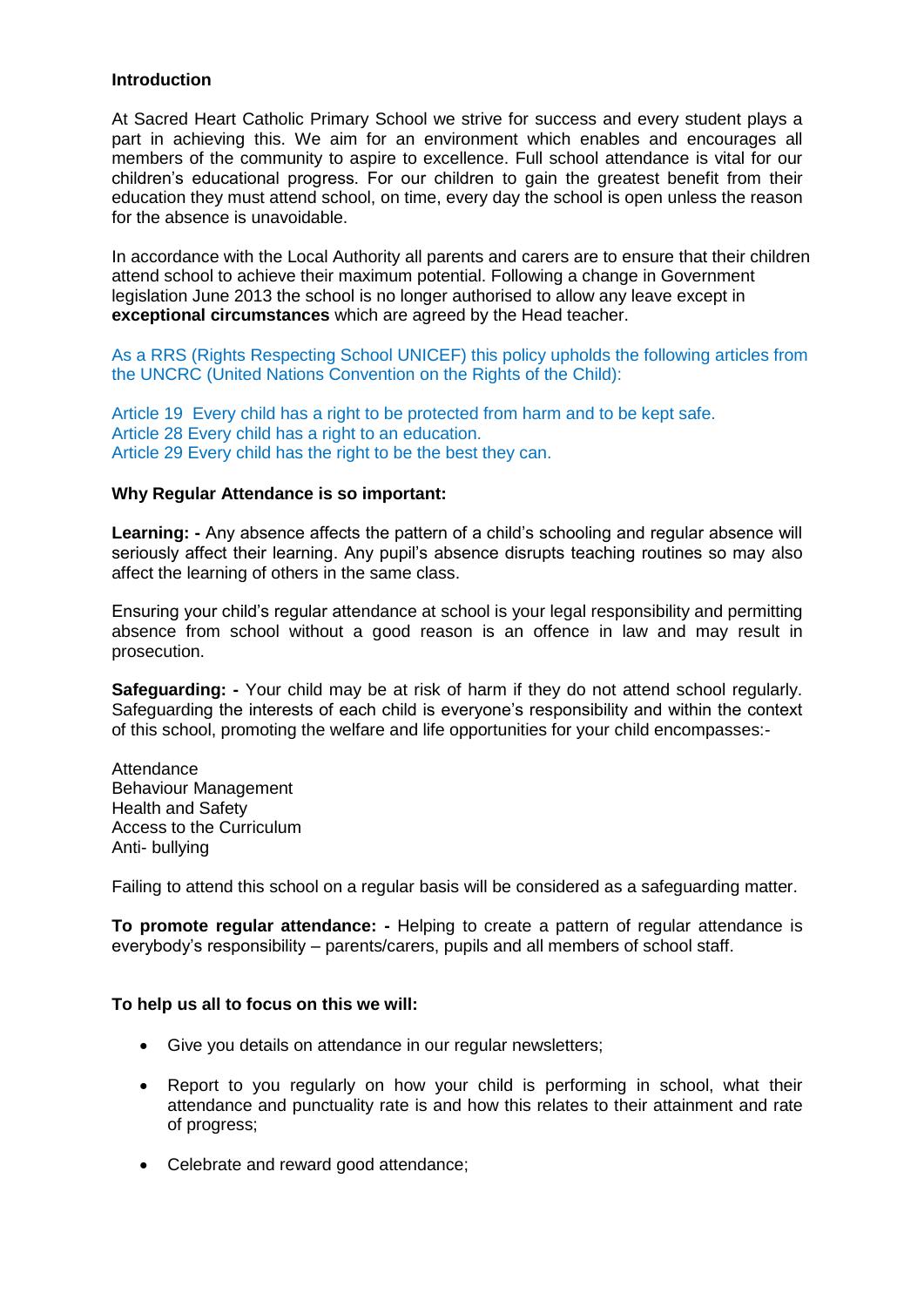# **Understanding types of absence:**

Every half-day absence from school has to be classified by the school (not by parents/carers) as either **AUTHORISED** or **UNAUTHORISED**. This is why information about the cause of any absence is always required, preferably in writing.

Authorised absences are mornings or afternoons away from school for a good reason like illness, medical/dental appointments which unavoidably fall in school time, emergencies or other unavoidable cause. (We will ask you to provide evidence of these appointments).

Unauthorised absences are those which the school does not consider reasonable and for which no "leave" has been given. This includes:

- parents/carers keeping children off school unnecessarily;
- truancy before or during the school day;
- absences which have never been properly explained;
- children who arrive at school after the registration has closed;
- shopping, looking after other children or birthdays;
- day trips and holidays in term time which have not been agreed.

This type of absence can lead to Peterborough City Council Attendance Service using sanctions and/or legal proceedings.

Whilst any child may be absent from school because they are ill, sometimes they can be reluctant to attend school. Any problems with regular attendance are best sorted out between the school, the parents/carers and the child. If your child is reluctant to attend, it is never better to cover up their absence or to give in to pressure to excuse them from attending. This gives the impression that attendance does not matter and usually make things worse.

# **Persistent Absence (PA):**

A pupil becomes a 'persistent absentee' when they miss 10% or more schooling across the school year for whatever reason. Absence at this level may cause considerable damage to any child's educational prospects and we need parents' fullest support and co-operation to tackle this. We monitor all absence thoroughly. Any case that is seen to have reached the PA mark or is at risk of moving towards that mark is given priority and you will be informed of this immediately.

PA pupils are tracked and monitored carefully through our pastoral system and we may also combine this with academic mentoring where absence affects attainment.

# **Circumstances where a Penalty Notice may be requested from the LA by the School:**

A Penalty Notice can be issued if one of the following criteria can be met

- Level of unauthorised absence leads to an unauthorised absence rate of **10%** or more within a period in any 8 school weeks and there is usually more than one instance (up to 3 penalty notices may be issued in any academic year).
- A single unauthorised absence event contributing to an unauthorised absence rate of **10%** or more within a period in any 8 school weeks;
- Persistent late arrival at school after the register has closed contribute to a level of unauthorised absence at **10%** or more (**registers close at 9.10am**);
- **EXEC** Lack of adherence to the dates agreed for any authorised leave of absence without reasonable justification contribute to a cumulative unauthorised absence rate of **10%** or more over a period in any 8 school weeks;
- Pupils identified in a public place whilst excluded from school (during the first five days of the exclusion period) without reasonable justification.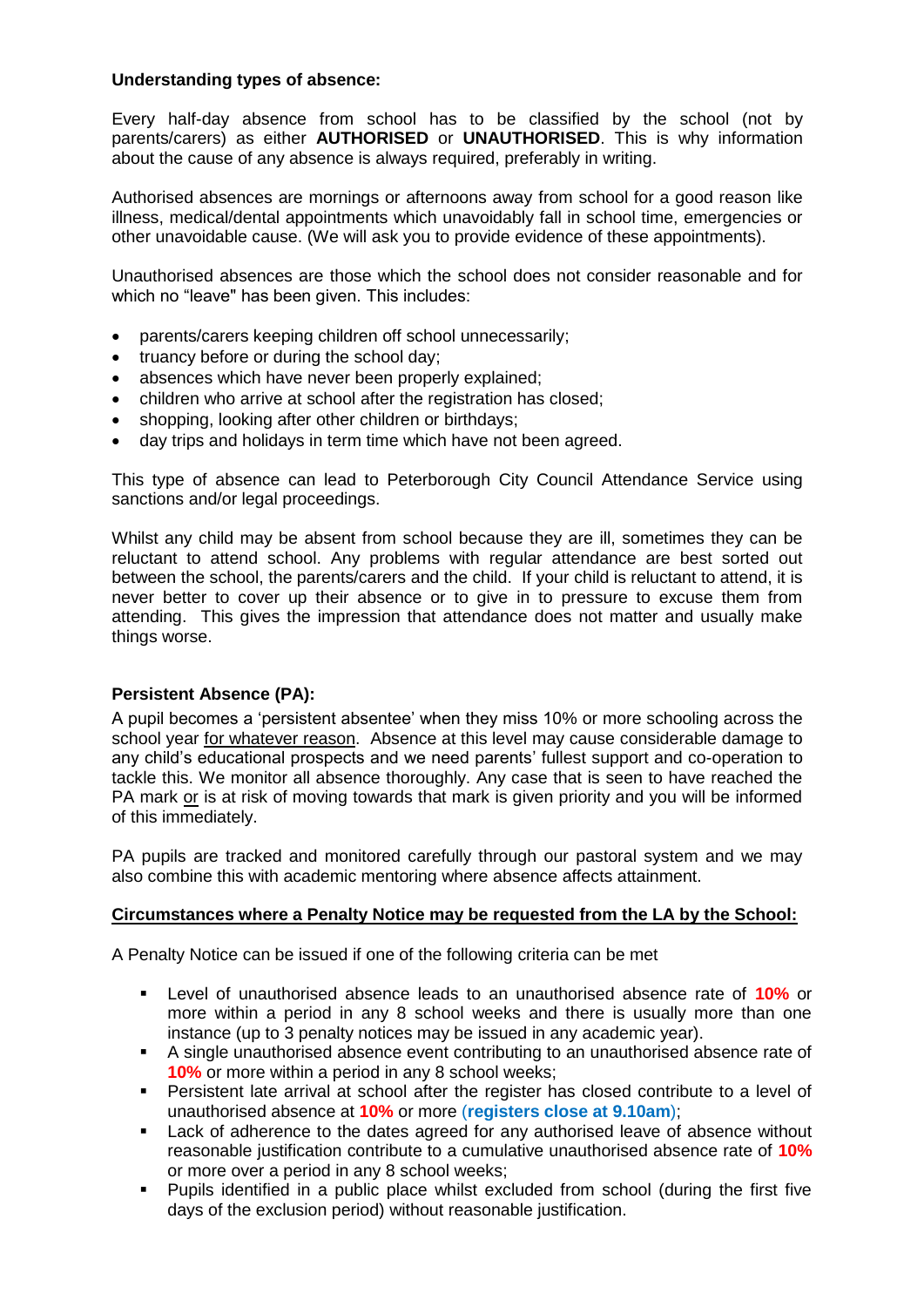For further information regarding Penalty Notices please refer to the **Peterborough City Council Code of Conduct** which is available on the Peterborough City Council Website.

#### **Absence Procedures:**

#### **If your child is absent you must:**

- Contact us as soon as possible on the first day of absence;
- Or, you can call into school and report to reception.

#### **If your child is absent we will:**

- Telephone or text you on the first day of absence if we have not heard from you;
- Invite you in to discuss the situation with us if absences persist;
- Refer the matter to the Peterborough City Council Attendance Service if attendance falls below 90%.

#### **Telephone numbers:**

There are times when we need to contact parents/carers about lots of things, including absence, so we need to have your contact numbers at all times. So help us to help you and your child by making sure we always have an up to date number – if we don't then something important may be missed. There will be regular checks on telephone numbers throughout the year.

#### **The School Attendance Officer:**

Parents/Carers are expected to contact school at an early stage and to work with the staff in resolving any problems together. This is nearly always successful. If difficulties cannot be sorted out in this way, the school may refer the child to the School Attendance Officer from Peterborough City Council Attendance Service. S/he will also try to resolve the situation by agreement but, if other ways of trying to improve the child's attendance have failed and unauthorised absences persist, these Officers can use sanctions such as Penalty Notices or prosecutions in the Magistrates Court

Alternatively, parents or children may wish to contact the AO themselves to ask for help or information. They are independent of the school and will give impartial advice. Their telephone number is available from the school office or by contacting Peterborough City Council Attendance Service, Bayard Place, Peterborough.

#### **Lateness:**

Poor punctuality is not acceptable. If your child misses the start of the day they can miss work and do not spend time with their class teacher getting vital information and news for the day. Late arriving pupils also disrupt lessons, can be embarrassing for the child and can also encourage absence.

#### **How we manage lateness:**

The school day starts at **8.45am** and we expect your child to be in class at that time.

Registers are marked by **8.55am** and your child will receive a late mark if they are not in by that time.

At **9.10am** the registers will be closed. In accordance with the Regulations, if your child arrives after that time they will receive a mark that shows them to be on site, but this will **not** count as a present mark and it will mean they have an unauthorised absence. This may mean that you could face the possibility of a Penalty Notice if the problem persists.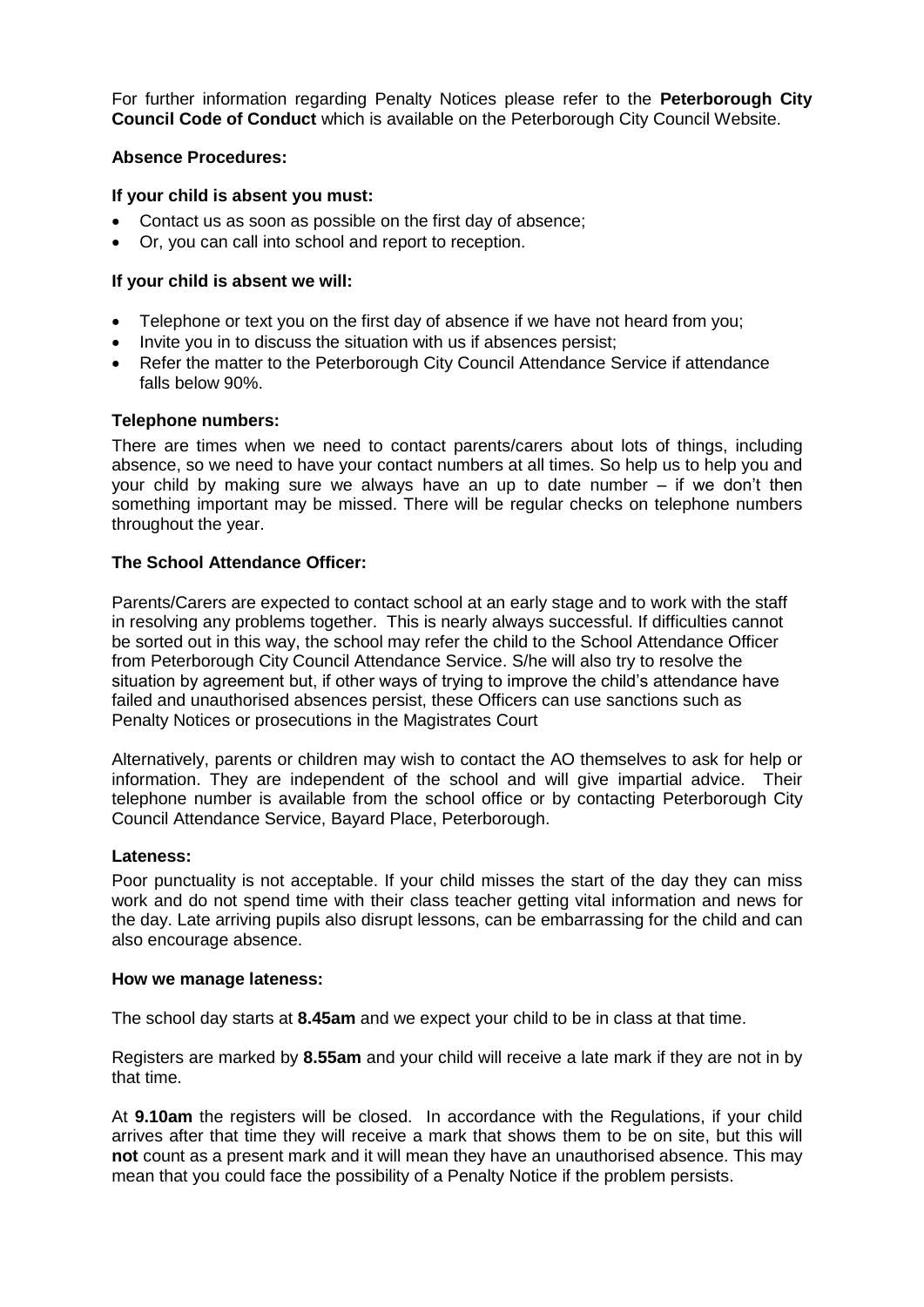If your child has a persistent late record you will be asked to meet with us to resolve the problem, but you can approach us at any time if you are having problems getting your child to school on time.

# **Application for Leave of Absence in Term Time:**

Taking leave of absence in term time without exceptional/unavoidable circumstances will affect your child's schooling as much as any other absence and we expect parents to help us by not taking children away in school time; this time will not be authorised. Remember that any savings you think you may make by taking a holiday in school time are offset by the cost to your child's education.

There is **no** automatic entitlement in law to time off in school time to go on holiday.

All applications for leave of absence must be made in advance. In making a decision about whether to authorise this leave, the school will consider the circumstances of each application individually, including any previous pattern of absence.

It is important that you understand that we will **only** authorise such absences in **exceptional/unavoidable circumstances.** 

Any period of leave taken without the agreement of the school (with at least four weeks' notice) and/or different from that agreed by the school, will be classed as unauthorised and may attract sanctions such as a Penalty Notice per parent/carer per child.

#### **Deletions from Register**

Under Section 8.-(1) (h), (i), (ii), (iii) of the Education (Pupil Registration) (England) Regulations

2006 should your child fail to return to school by the time that registration ends on the  $20<sup>th</sup>$ day of absence the school is permitted to delete your child's name from their register.

This is possible if your child(ren) have not returned by the date specified because the following applies under Section 8 (h) - that he/she/they will have been continuously absent from school for a period of not less than 20 school days and

(i) at no time was the absence during that period authorised by the proprietor in accordance with regulation 6 (2);

(ii) the proprietor does not have reasonable grounds to believe that the pupil(s) is/are unable to attend the school by reason of sickness, or any unavoidable cause;

#### **Summary:**

The school has a legal duty to publish its absence figures to parents/carers and to promote attendance.

Equally, parents/carers have a duty to make sure that their children attend.

All school staff are committed to working with parents and pupils as the best way to ensure as high a level of attendance as possible and that every child's welfare and life opportunities are promoted.